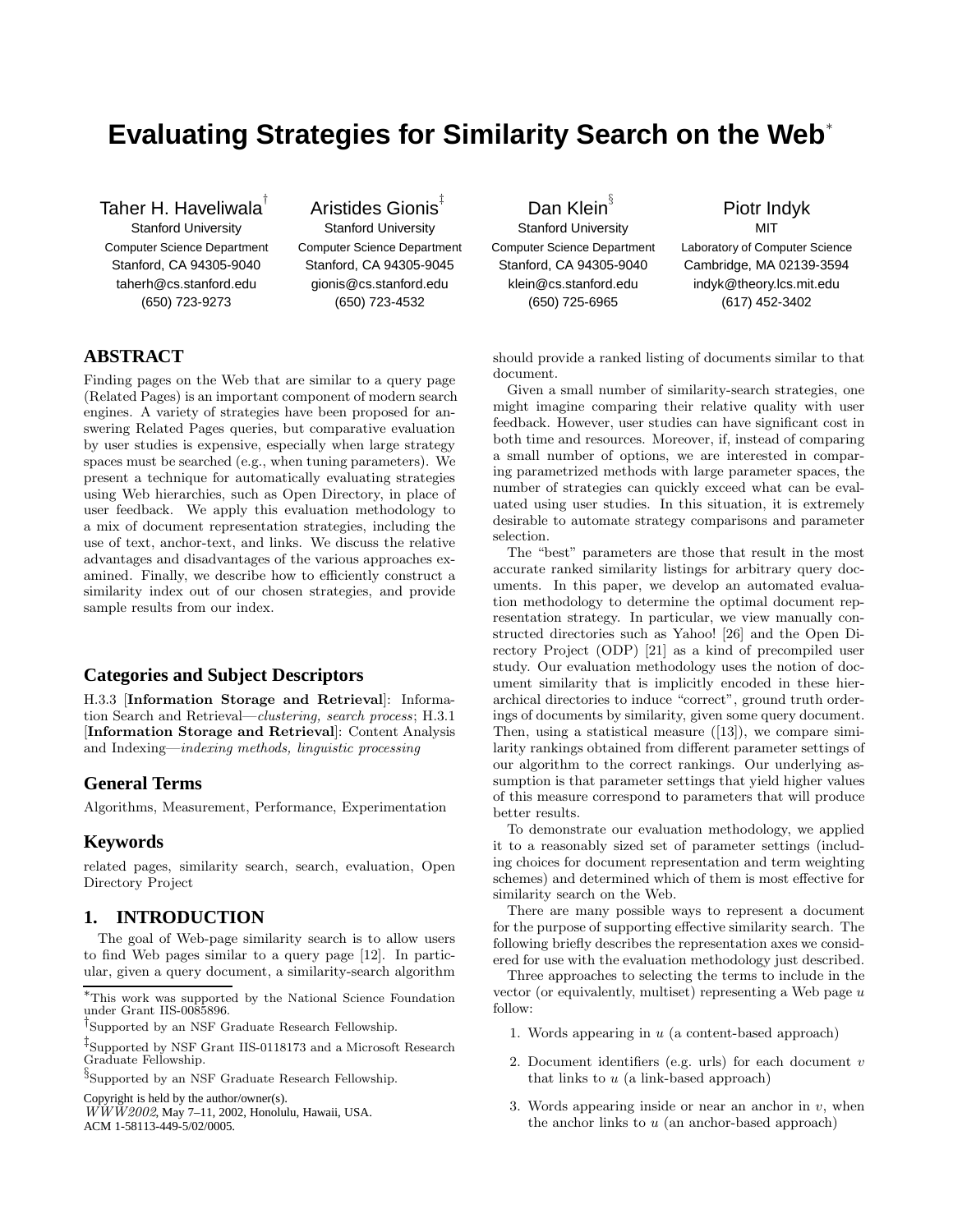The usual content-based approach ignores the available hyperlink data and is susceptible to spam. In particular, it relies solely on the information provided by the page's author, ignoring the opinions of the authors of other Web pages [3]. The link-based approach, investigated in [12], suffers from the shortcoming that pages with few inlinks will not have sufficient citation data, either to be allowed in queries or to appear as results of queries. This problem is especially pronounced when attempting to discover similarity relations for new pages that have not yet been cited sufficiently. As we will see in Section 5, under a link-based approach, the vectors for most documents (even related ones) are in fact orthogonal to each other.

The third approach, which relies on text near anchors, referred to as the anchor-window [9], appears most useful for the Web similarity-search task. Indeed, the use of anchor-windows has been previously considered for a variety of other Web IR tasks [2, 1, 9, 11]. The anchor-window often constitutes a hand-built summary of the target document [1], collecting both explicit hand-summarization and implicit hand-classification present in referring documents.

We expect that when aggregating over all inlinks, the frequency of relevant terms will dominate the frequency of irrelevant ones. Thus, the resulting distribution is expected to be a signature that is a reliable, concise representation of the document. Because each anchor-window contributes several terms, the anchor-based strategy requires fewer citations than the link-based strategy to prevent interdocument orthogonality. However, as a result of reducing orthogonality, the anchor-based strategy is nontrivial to implement efficiently [14]. We discuss later how a previously established high-dimensional similarity-search technique based on hashing can be used to efficiently implement the anchor-based strategy.

These three general strategies for document representation involve additional specific considerations, such as term weighting and width of anchor-windows, which we discuss further in Section 3.

Note that there are many additional parameters that could be considered, such as weighting schemes for font sizes, font types, titles, etc. Our goal was not to search the parameter space exhaustively. Rather, we chose a reasonable set of parameters to present our evaluation methodology and to obtain insight into the qualitative effects of these basic parameters.

Once the best parameters, including choice of document representation and term weighting schemes, have been determined using the evaluation methodology, we must scale the similarity measure to build a similarity index for the Web as a whole. We develop an indexing approach relying on the Min-hashing technique [10, 5] and construct a similaritysearch index for roughly 75 million urls to demonstrate the scalability of our approach. Because each stage of our algorithm is trivially parallelizable, our indexing approach can scale to the few billion accessible documents currently on the Web.<sup>1</sup>

### **2. EVALUATION METHODOLOGY**

The quality of the rankings returned by our system is determined by the similarity metric and document features used. Previous work [12] has relied on user studies to assess query response quality. However, user studies are timeconsuming, costly, and not well-suited to research that involves the comparison of many parameters. We instead use an automated method of evaluation that uses the orderings implicit in human-built hierarchical directories to improve the quality of our system's rankings.

In the clustering literature, numerous methods of automatic evaluation have been proposed [17]. Steinback et al. [25] divide these methods into two broad classes. Internal quality measures, such as average pairwise document similarity, indicate the quality of a proposed cluster set based purely on the internal cluster geometry and statistics, without reference to any ground truth. External quality measures, such as entropy measures, test the accordance of a cluster set with a ground truth. As we are primarily investigating various feature selection methods and similarity metrics themselves in our work, we restrict our attention to external measures.

The overall outline of our evaluation method is as follows. We use a hierarchical directory to induce sets of correct, ground truth similarity orderings. Then, we compare the orderings produced by a similarity measure using a particular set of parameters to these correct partial orderings, using a statistical measure outlined below. We claim that parameter settings for our similarity measure that yield higher values of this statistical measure correspond to parameters that will produce better results from the standpoint of a user of the system.

### **2.1 Finding a Ground Truth Ordering**

Unfortunately, there is no available ground truth in the form of either exact document-document similarity values or correct similarity search results.

PROBLEM 1. SIMILARDOCUMENT (notion of similarity): Formalize the notion of similarity between Web documents using an external quality measure.

There is a great deal of ordering information implicit in the hierarchical Web directories mentioned above. For example, a document in the recreation/aviation/un-powered class is on average more similar to other documents in that same class than those outside of that class. Furthermore, that document is likely to be more similar to other documents in other recreation/aviation classes than those entirely outside of that region of the tree. Intuitively, the most similar documents to that source are the other documents in the source's class, followed by those in sibling classes, and so on.

There are certainly cases where location in the hierarchy does not accurately reflect document similarity. Consider documents in recreation/autos, which are almost certainly more similar to those in shopping/autos than to those in recreation/smoking. In our sample, these cases do not affect our evaluation criteria since we average over the statistics of many documents.

To formalize the notion of distance from a source document to another document in the hierarchy we define familial distance.

DEFINITION 1. Let the familial distance  $d_f(s, d)$  from a source document s to another document d in a class hierarchy be the distance from s's class to the most specific class dominating both  $s$  and  $d^2$ .

 $^1\mathrm{Commercial}$  search engines generally have several hundreds or even thousands of machines at their disposal.

 $^2\rm{We}$  treated the hierarchy as a tree, ignoring the "soft-links" denoted with an "@" suffix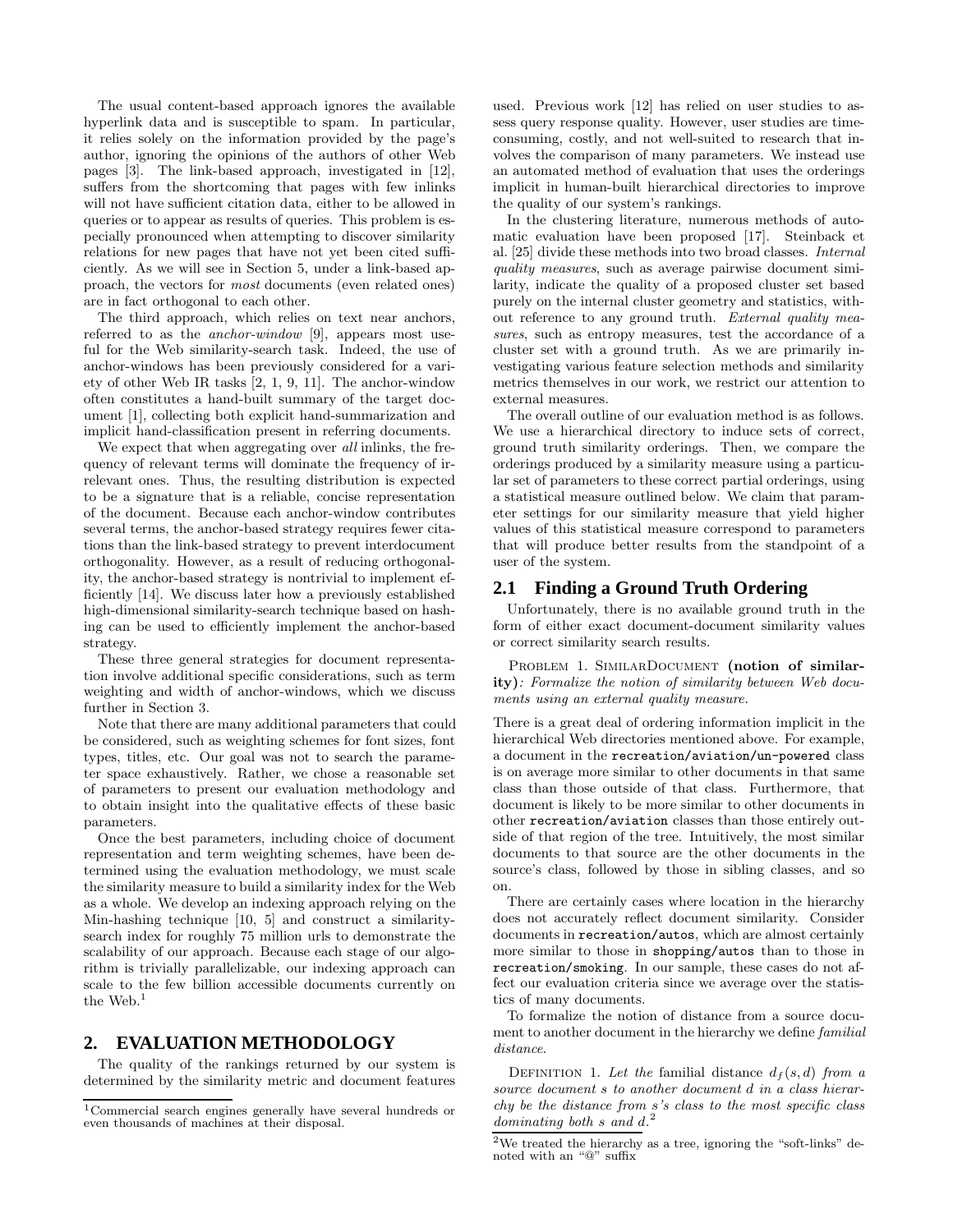

Figure 1: Mapping a hierarchy onto a partial ordering, given a source document.

In our system, however, we have collapsed the directory below a fixed depth of three and ignored the (relatively few) documents above that depth. Therefore, there are only four possible values for familial distance, as depicted in Figure 1. We name these distances as follows:

Distance 0:  $Same$  – Documents are in the same class.

Distance 1: Siblings – Documents are in sibling classes.

- Distance 2: *Cousins* Documents are in classes which are first cousins.
- Distance 3: Unrelated The lowest common ancestor of the documents classes is the root.

Given a source document, we wish to use familial distances to other documents to construct a partial similarity ordering over those documents. Our general principle is:

On average, the true similarity of documents to a source document decreases monotonically with the familial distance from that document.

Given this principle, and our definition of familial distance, for any source document in a hierarchical directory we can derive a partial ordering of all other documents in the directory. Note that we do not give any numerical interpretation to these familial distance values. We only depend on the above stated monotonicity principle: a source document is on average more similar to a same-class document than to a sibling-class document, and is on average more similar to a sibling-class document than a cousin-class document, and so on.

DEFINITION 2. Let the familial ordering  $\prec_{d_f(s)}$  of all documents with respect to a source document s be:  $\prec_{d_f(s)}=$  $\{(a, b)| d_f(s, a) < d_f(s, b)\}\$ 

This ordering is very weak in that for a given source, most pairs of documents are not comparable. The majority of the distinctions that *are* made, however, are among documents that are very similar to the source and documents that are much less similar. The very notion of a correct total similarity ordering is somewhat suspect, as beyond a certain point, pages are simply unrelated. Our familial ordering makes no distinctions between the documents in the most distant category, which forms the bulk of the documents in the repository.

Of course our principle that true similarity decreases monotonically with familial distance does not always hold. However it is reasonable to expect that, on average, a ranking system<sup>3</sup> that accords better with familial ordering will be better than one that accords less closely.

### **2.2 Comparing Orderings**

At this point, we have derived a partial ordering from a given hierarchical directory and query (source) document s, that belongs in the hierarchy. We then wish to use this partial ordering to evaluate the correctness of an (almost) total ordering produced by our system.<sup>4</sup> Perhaps the most common method of comparing two rankings is the Spearman rank correlation coefficient. This measure is best suited to comparing rankings with few or no ties, and its value corresponds to a Pearson  $\rho$  coefficient [24]. There are two main problems with using the Spearman correlation coefficient for the present work. First, as mentioned, there are a tremendous number of ties in one of the rankings (namely the ground truth ranking), and second, since we are more concerned with certain regions of the rankings than others (e.g., the top), we would like a natural way to measure directly how many of the "important" ranking choices are being made correctly. Given these goals, a more natural measure is the Kruskal-Goodman  $\Gamma$  [13].

DEFINITION 3. For orderings  $\prec_a$  and  $\prec_b$ ,  $\Gamma(\prec_a, \prec_b)$  is  $2 \times Pr[\prec_a, \prec_b \text{ agree on } (x, y) \mid \prec_a, \prec_b \text{ order } (x, y)] - 1$ 

Intuitively, there are a certain number of document pairs, and a given ordering only makes judgments about some of those pairs. When comparing two orderings, we look only at the pairs of documents that both orderings make a judgment about. A value of 1 is perfect accord, 0 is the expected value of a random ordering, and -1 indicates perfect reversed accord. We claim that if two rankings  $\prec_a$  and  $\prec_b$  differ in their  $\Gamma$  values with respect to a ground truth  $\prec_t$ , then the ordering with the higher  $\Gamma$  will be the better ranking.

#### **2.3 Regions of the Orderings**

Thus, given a directory, a query document s, and a similarity measure sim, we can construct two orderings (over documents in the directory): the ground truth familial ordering  $\prec_{d_f(s)}$ , and the ordering induced by our similarity measure  $\prec_{sim(s)}$ . We can then calculate the corresponding Γ value. This value gives us a measure of the quality of the ranking for that query document with respect to that similarity measure and directory. However, we need to give a sense of how good our rankings are across all query documents. In principle, we can directly extend the  $\Gamma$  statistic as follows. We iterate s over all documents, aggregating all the concordant and discordant pairs, and dividing by the total number of pairs.

In order to more precisely evaluate our results, however, we calculated three partial-Γ values that emphasized different regions of the ordering. Each partial-Γ is based on the fraction of correct comparable pairs of a certain type. Our types are:

 ${\rm ^3Of}$  course the ranking system cannot make use of the directory itself for this statement to hold.

<sup>&</sup>lt;sup>4</sup>Our ordering produces ties when two documents  $d_1$  and  $d_2$  have exactly the same similarity to the source document s. When this happens, it is nearly always because  $s$  is orthogonal to both  $d_1$ and  $d_2$  (similarity 0 to both).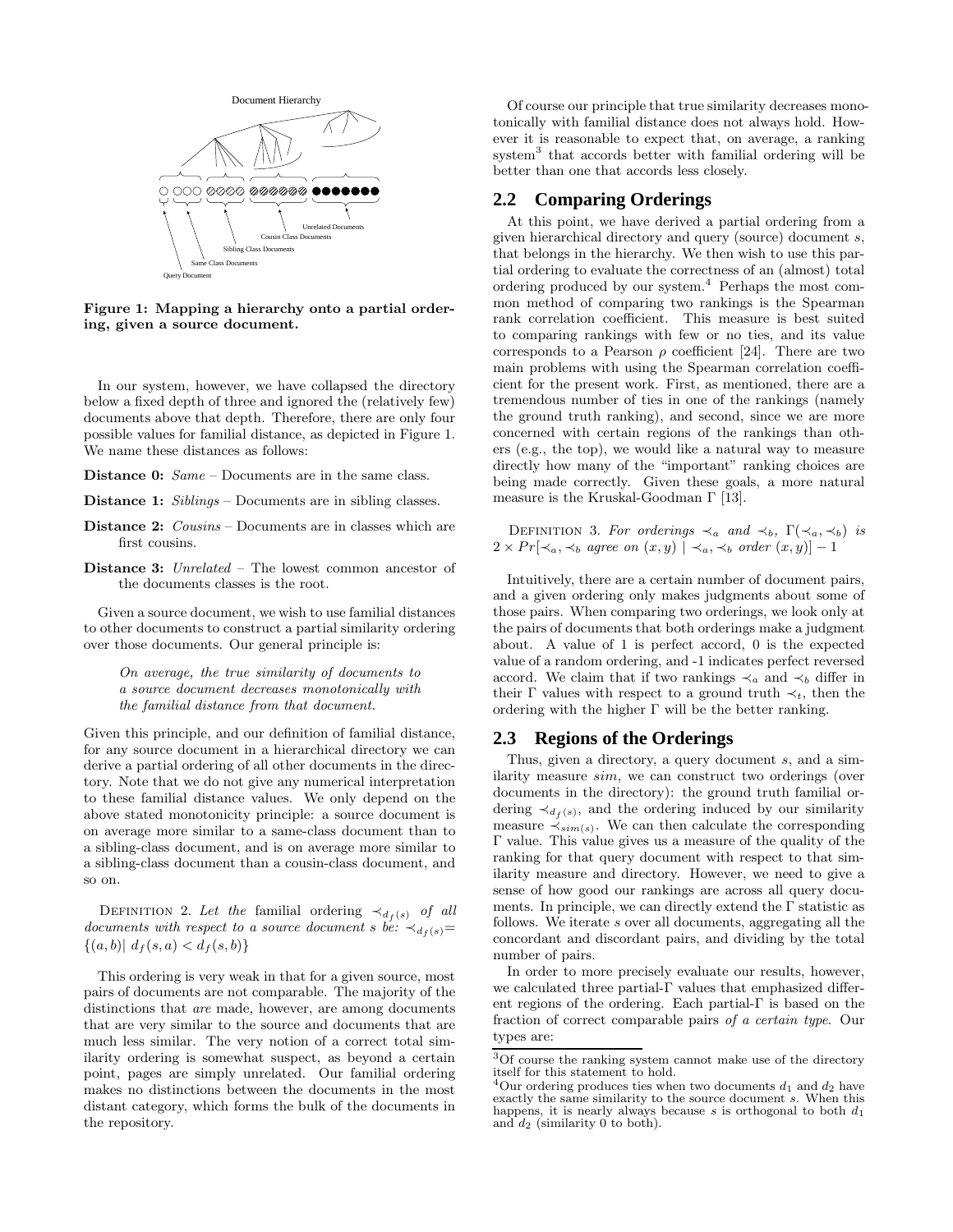| Source document                                             |      | http://www.aabga.org                              |  |  |  |  |
|-------------------------------------------------------------|------|---------------------------------------------------|--|--|--|--|
| Source title                                                |      | American Assoc. of Botanical Gardens and Arboreta |  |  |  |  |
| Source category                                             |      | /home/gardens/clubs_and_associations              |  |  |  |  |
|                                                             |      |                                                   |  |  |  |  |
| Settings: window size $=$ 32, stem, dist and term weighting |      |                                                   |  |  |  |  |
| $\Gamma = 0.53$                                             |      |                                                   |  |  |  |  |
| Rank                                                        | Sim  | Category                                          |  |  |  |  |
| 1                                                           | 0.16 | /home/gardens/clubs_and_associations              |  |  |  |  |
| $\overline{2}$                                              | 0.15 | /home/gardens/clubs_and_associations              |  |  |  |  |
| 5                                                           | 0.13 | /home/gardens/clubs_and_associations              |  |  |  |  |
| 10                                                          | 0.11 | /home/gardens/plants                              |  |  |  |  |
| 20                                                          | 0.10 | /home/gardens/clubs_and_associations              |  |  |  |  |
| 50                                                          | 0.07 | /home/gardens/plants                              |  |  |  |  |
| 100                                                         | 0.06 | /home/apartment_living/gardening                  |  |  |  |  |
|                                                             |      |                                                   |  |  |  |  |
| Settings: window size $= 0$ , no stem, no term weighting    |      |                                                   |  |  |  |  |
|                                                             |      | $\Gamma = 0.30$                                   |  |  |  |  |
| Rank                                                        | Sim  | Category                                          |  |  |  |  |
| 1                                                           | 0.17 | /reference/libraries/independent_libraries        |  |  |  |  |
| $\overline{2}$                                              | 0.15 | /home/gardens/clubs_and_associations              |  |  |  |  |
| 5                                                           | 0.14 | business/industries/construction_and_maintenance  |  |  |  |  |
| 10                                                          | 0.14 | /business/industries/agriculture_and_forestry     |  |  |  |  |
| 20                                                          | 0.13 | /recreation/travel/reservations                   |  |  |  |  |
| 50                                                          | 0.13 | /recreation/travel/reservations                   |  |  |  |  |
| 100                                                         | 0.13 | business/industries/construction_and_maintenance  |  |  |  |  |

Figure 2: Orderings obtained from two different parameter settings with respect to the same source document. For contrast, we give the best and the worst settings. For each document shown, we give the rank, the similarity to the source document, and the category (we omit the url of the document).

- **Siblings-Γ:** Calculated from only pairs of documents  $(d_1, d_2)$ where  $d_1$  was from the same class as the source document and  $d_2$  was from a sibling class.
- **Cousins-Γ:** Calculated from only pairs of documents  $(d_1, d_2)$ where  $d_1$  was from the same class as the source document and  $d_2$  was from a cousin class.
- Unrelated-Γ: Calculated from only pairs of documents  $(d_1, d_2)$  where  $d_1$  was from the same class as the source document and  $d_2$  was from an unrelated class.

These partial-Γ values allowed us to inspect how various similarity measures performed on various regions of the rankings. For example, sibling-Γ performance indicates how well fine distinctions are being made near the top of the familial ranking, while unrelated-Γ performance measures how well coarser distinctions are being made. Unrelated-Γ being unusually low in relation to sibling-Γ is also a good indicator of situations when the top of the list is high-quality from a precision standpoint but many similar documents have been ranked very low and therefore omitted from the top of the list (almost always because the features were too sparse, and documents that were actually similar appeared to be orthogonal).

In Figure 2, we show an example that reflects our assumption that larger values of the  $\Gamma$  statistic correspond to parameter settings that yield better results.

### **3. DOCUMENT REPRESENTATION**

In this section we will discuss the specific document representation and term weighting options we chose to evaluate using the technique outlined above. Let the Web document u be represented by a bag

$$
B_u = \{(w_u^1, f_u^1), \dots, (w_u^k, f_u^k)\}
$$

where  $w_u^i$  are terms used in representing u (e.g., terms found in the content and anchor-windows of  $u$ , or links to  $u$ ), and

 $f_u^i$  are corresponding weights. It now remains to discuss which words should be placed in a document's bag, and with what weight.

### **3.1 Choosing Terms**

For both the content and anchor-based approaches, we chose to remove all HTML comments, Javascript code, tags (except 'alt' text), and non-alphabetic characters. A stopword list containing roughly 800 terms was also applied.

For the anchor-based approach, we must also decide how many words to the left and right of an anchor  $A_{vu}$  (the anchor linking from page  $v$  to page  $u$ ) should be included in  $B_u$ . We experimented with three strategies for this decision. In all cases, the anchor-text itself of  $A_{vu}$  is included, as well as the title of document  $u$ . The three strategies follow:

- BASIC: We choose some fixed window size  $W$ , and always include  $W$  words to the left, and  $W$  words to the right, of  $A_{vu}^5$ . Specifically, we use  $W \in \{0, 4, 8, 16, 32\}.$
- SYNTACTIC: We use sentence, paragraph, and HTML-regiondetection techniques to dynamically bound the region around  $A_{vu}$  that gets included in  $B_u$ . The primary document features that are capable of triggering a window cut-off are paragraph boundaries, table cell boundaries, list item boundaries, and hard breaks which follow sentence boundaries. in very narrow windows that averaged close to only 3 words in either direction.
- Topical: We use a simple technique for guessing topic boundaries at which to bound the region that gets included. The primary features that trigger this bounding are heading beginnings, list ends, and table ends. A particularly common case handled by these windows was that of documents composed of several regions, each beginning with a descriptive header and consisting of a list of urls on the topic of that header. Regions found by the Topical heuristics averaged about 21 words in size to either side of the anchor.

### **3.2 Stemming Terms**

We explored the effect of three different stemming variations:

- NOSTEM: The term is left as is. If it appears in the stoplist, it is dropped.
- STEM: The term is stemmed using Porter's well known stemming algorithm [22] to remove word endings. If the stemmed version of the term appears in the stemmed version of our stoplist, it is dropped.
- STOPSTEM: The term is stemmed as above, for the purposes of checking whether the term stem is in the stoplist. If it is, the term is dropped, otherwise the original unstemmed term is added to the bag.

The STOPSTEM variant is beneficial if it is the case that the usefulness of a term can be determined by the properties of its stem more accurately than by the properties of the term itself.

<sup>5</sup>Stopwords do not get counted when determining the window cutoff.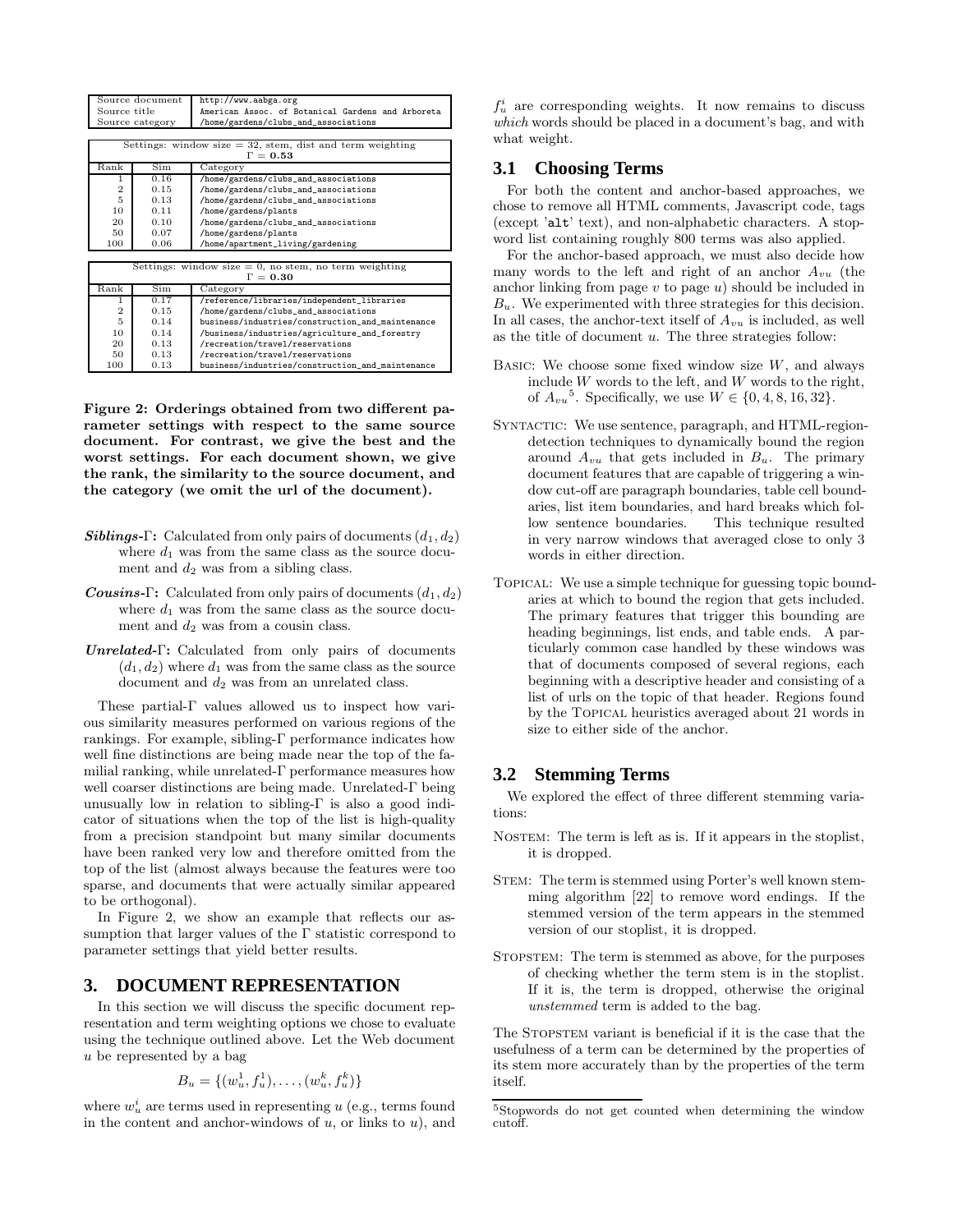### **3.3 Term Weighting**

A further consideration in generating document bags is how a term's frequency should be scaled. A clear benefit of the TF.IDF family of weighting functions is that they attenuate the weight of terms with high document frequency. These monotonic term weighting schemes, however, amplify the weight of terms with very low document frequency. This amplification is in fact good for ad-hoc queries, where a rare term in the query should be given the most importance. In the case where we are judging document similarities, rare terms are much less useful as they are often typos, rare names, or other nontopical terms that adversely affect the similarity measure. Therefore, we also experimented with nonmonotonic term-weighting schemes that attenuate both high and low document-frequency terms. The idea that midfrequency terms have the greatest "resolving power" is not new [23, 20]. We call such schemes nonmonotonic document frequency (NMDF) functions.

Another component of term weighting that we consider, and which has a substantial impact on our quality metric, is distance weighting. When using an anchor-based approach of a given window size, instead of treating all terms near an anchor  $A_{vu}$  equally, we can weight them based on their distance from the anchor (with anchor-words themselves given distance 0). As we will see in Section 5, the use of a distancebased attenuation function in conjunction with large anchorwindows significantly improves results under our evaluation measure.

### **4. DOCUMENT SIMILARITY METRIC**

The metric we use for measuring the similarity of document bags is the Jaccard coefficient. The Jaccard coefficient of two sets  $A$  and  $B$  is defined as

$$
sim_J(A, B) = \frac{|A \cap B|}{|A \cup B|}
$$

In the previous section we explained how we represent Web documents using bags (i.e. multisets). For the purposes of this paper we extend Jaccard from sets to bags by applying bag union and bag intersection. This is done by taking the max and min multiplicity of terms, for the union and intersection operations, respectively.

The reasons that we focus on the Jaccard measure rather than the classical cosine measure are mainly scalability considerations. For scaling our similarity-search technique to massive document datasets we rely on the Min-Hashing technique. The main idea here is to hash the Web documents such that the documents that are similar, according to our similarity measure, are mapped to the same bucket with a probability equal to the similarity between them. Creating such a hash function for the cosine measure is to our knowledge an open problem. On the other hand, creating such hashes is possible for the Jaccard measure (see [5]).

We used our evaluation methodology to verify that the Jaccard coefficient and the cosine measure yield comparable results.<sup>6</sup> Further evidence for the intuitive appeal of our measure is provided in [19], where the Jaccard coefficient outperforms all competitor measures for the task of defining similarities between words. Note that the bulk of the work presented here does not depend on whether Jaccard or cosine is used; only in Section 7 do we require the use of the Jaccard coefficient.

# **5. EXPERIMENTAL RESULTS OF PARAMETER EVALUATION**

For evaluating the various strategies discussed in Section 3, we employ the methodology described in Section 2. We sampled Open Directory [21] to get 300 pairs of clusters from the third level in the hierarchy, as depicted previously in Figure 1.<sup>7</sup> As our source of data, we used a Web crawl from the Stanford WebBase containing 42 million pages [15]. Of the urls in the sample clusters, 51,469 of them were linked to by some document in our crawl, and could thus be used by our anchor-based approaches. These test-set urls were linked to by close to 1 million pages in our repository, all of which were used to support the anchor based strategy we studied.<sup>8</sup> This section describes the evaluation of the strategies suggested in Section 3.

We verified that all three of our  $\Gamma$  measures yield, with very few exceptions, the same relative order of parameter settings. In a sense, this agreement is an indication of the robustness of our Γ measures. Here we report the results only for the sibling-Γ statistic. The graphs for the cousins-Γ and unrelated-Γ measures behave similarly.

For some of the graphs shown in this section the difference of Γ scores between different parameter settings might seem quite small, i.e. second decimal digit. Notice, however, that in each graph we explore the effect of a single "parameter dimension" independently, so when we add up the effect on all "parameter dimensions" the difference becomes substantial.

#### **5.1 Results: Choosing Terms**

Sibling-Γ values when bags are generated using various anchor-window sizes, using TOPICAL and SYNTACTIC window bounding, using purely links, and using purely page contents, are given in Figure 3.

The results for an anchor-based approach using large windows provides the best results according to our evaluation criteria. This may seem counterintuitive; by taking small windows around the anchor, we would expect fewer spurious words to be present in a document's bag, providing a more concise representation. Further experiments revealed why, in fact, larger windows provide benefit. Figure 4 shows the fraction of document pairs within the same Open Directory cluster that are orthogonal (i.e., no common words) under a given representation. We see that with smaller window sizes, many documents that should be considered similar are in fact orthogonal. In this case, no amount of reweighting or scaling can improve results; the representations simply do not provide enough accessible similarity information about these orthogonal pairs. We also see that, under the content and link approaches, documents in the same cluster are largely orthogonal. Under the link-based approach, most of the documents within a cluster are pairwise orthogonal, revealing a serious limitation of a purely link-based approach. Incoming links can be thought of as being opaque descriptors. If two pages have many inlinks, but the intersection of

 ${}^{6}\mathrm{We}$  omit the description of these experiments as it is not the focus of our work.

<sup>7</sup>Any urls present below the third level were collapsed into their third level ancestor category.

<sup>8</sup>ODP pages themselves were of course excluded from the data set to avoid bias. Furthermore, the high orthogonality figures for the link-based approach, shown in Figure 4, show that partial ODP mirrors could not have had a significant impact on our results.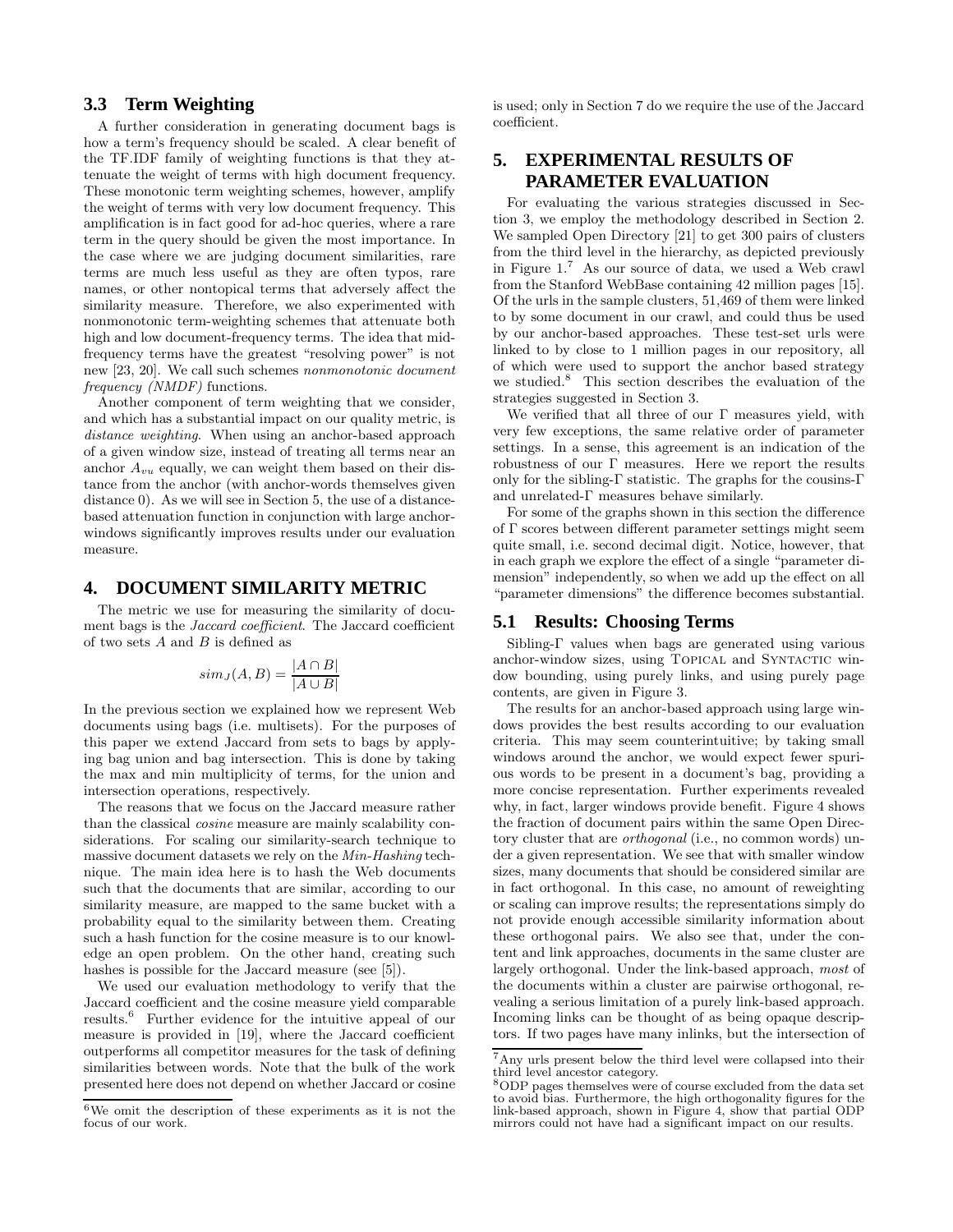

Figure 3: Document representations. Larger fixed anchor windows always gave better results, but topical dynamic windows achieved similar results with shorter average window size.



Figure 4: Intracluster Orthogonality for various anchor window types. Small windows and pure links resulted in document bags which were largely orthogonal, making similarity hard to determine.

their inlinks is empty, we can say very little about these two pages.<sup>9</sup> It may be that they discuss the same topic, but because they are new, they are never cocited. In the case of the anchor-window-based approach, the chance that the bags for the two pages are orthogonal is much lower. Each inlink, instead of being represented by a single opaque url, is represented by the descriptive terms that are the constituents of the inlink. Note that the pure link based approach shown is very similar to the *Cocitation Algorithm* of  $[12]$ .<sup>10</sup>

We also experimented with dynamically sized SYNTACTIC and Topical windows, as described in Section 3. These window types behave roughly according to their average window size, both in Γ values and orthogonality. Surprisingly, although the dynamic-window heuristics appeared to be effective in isolating the desired regions, any increase in region quality was overwhelmed by the trend of larger windows pro-



Figure 5: Hybrid bag types. Adding documents' own contents gave better results than anchorwindows alone, though adding link IDs lowered gamma.

viding better results.<sup>11</sup>

In addition to varying window size, we can also choose to include terms of multiple types (anchor, content, or links, as described in Section 3) in our document representation. Figure 5 shows that by combining content and anchor-based bags, we can improve the sibling- $\Gamma$  score.<sup>12</sup> The intuition for this variation is that if a particular document has very few incoming links then the document's contents will dominate the bags. Otherwise, if the document has many incoming links the anchor-window-based terms will dominate. In this way, the document's bag will automatically depend on as much information as is available.

### **5.2 Results: Term Weighting**

In the previous section, we saw that the anchor-based approach with large windows performs the best. Our initial intuition, however, that smaller windows would provide a more concise representation is not completely without merit. In fact, we can improve performance substantially under our evaluation criteria by weighting terms based on their distance from the anchor. We prevent ourselves from falling into the trap of making similar documents appear orthogonal (small windows), while at the same time, not giving spurious terms too much weight (large windows). Figure 6 shows the results when term weights are scaled by  $\log_2(\frac{32}{1+\text{distance}(t, A_{vu})}).$ 

The results for frequency based weighting, shown in Figure 7, suggest that attenuating terms with low document frequency, in addition to attenuating terms with high document frequency (as is usually done), can increase performance. Let  $tf$  be a term's frequency in the bag, and  $df$  be the term's overall document frequency. Then in Figure 7, log refers to weighting with  $\frac{tf}{1+\log_2(df)}$ . sqrt refers to weighting with  $\frac{tf}{\sqrt{df}}$ . *NMDF* refers to weighting with the log-scale gaussian  $tf \times e^{-\frac{1}{2}(\frac{\log(df) - \mu}{\sigma})^2}$  (see Figure 8).

# **5.3 Results: Stemming**

 $^9\mathrm{Using}$  the SVD we could potentially glean some information in a pure link approach despite orthogonality, assuming enough linkage [12].

 $10$ Furthermore we verified that the *Cocitation Algorithm* as described in [12] yields similar  $\Gamma$  scores to the scores for the 'links' strategy shown above.

 $11$  However, the gap was substantially closed for high inlink pages. <sup>12</sup>All values in Figure 5 were generated with the distance-based term weighting scheme to be described.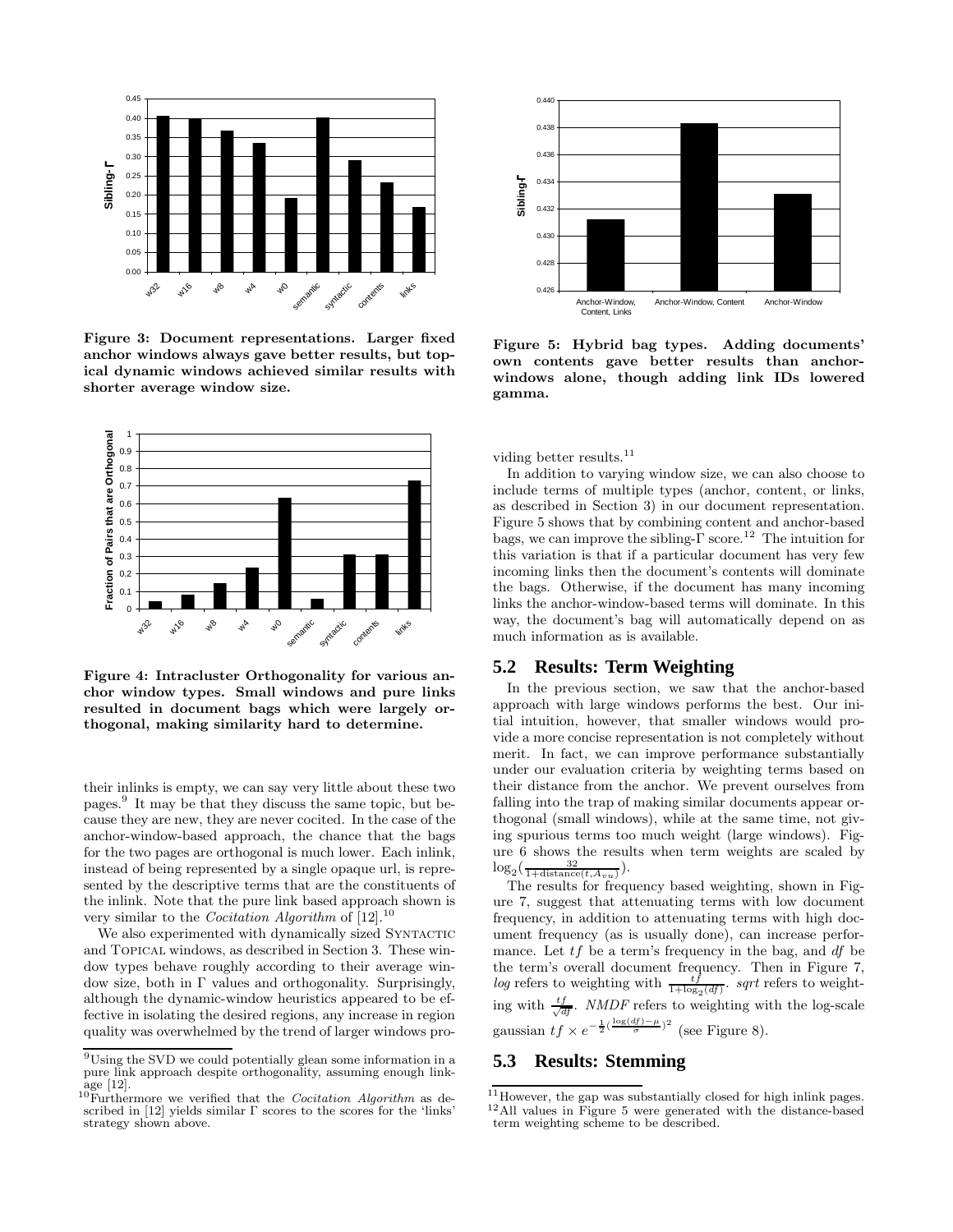

Figure 6: Term Weighting: Frequency and distance weighting improved results, and further improved results when combined.



Figure 7: Types of Frequency weighting: sqrt gave the best results of the monotonic frequency weighting schemes; NMDF gave slightly better results.

We now investigate the effects of our three stemming approaches. Figure 9 shows the sibling-Γ values for the Nos-TEM, STOPSTEM, and STEM parameter settings. We see that STOPSTEM improves the  $\Gamma$  value, and that STEM provides an additional (although much less statistically significant<sup>13</sup>) improvement. As mentioned in Section 3.2, the effect of STOPSTEM over NOSTEM is to increase the effective reach of the stopword list. Words that are not themselves detected as stopwords, yet share a stem with another word that was detected as a stopword, will be removed. The small additional impact of STEM over STOPSTEM is due to collapsing word variants into a single term.

### **6. SCALING TO LARGE REPOSITORIES**

We assume that we have selected the parameters that maximize the quality of our similarity measure as explained in Section 2. We now discuss how to efficiently find similar documents from the Web as a whole.



Figure 8: Non-monotonic document frequency (NMDF) weighting.



Figure 9: Stemming Variants: stemming gave the best results.

DEFINITION 4. Two documents are  $\alpha$ -similar if the Jaccard coefficient of their bags is greater than  $\alpha$ .

PROBLEM 2. SIMILARDOCUMENT (efficiency considerations): Preprocess a repository of the Web  $W$  so that for each query Web-document  $q$  in W all Web documents in W that are  $\alpha$ -similar to q can be found efficiently.

In this section, we develop a scalable algorithm, called In-DEXALLSIMILAR to solve the above problem for a realistic Web repository size.

In tackling Problem 2, there is a tradeoff between the work required during the preprocessing stage and the work required at query time to find the documents  $\alpha$ -similar to q. We have explored two approaches. Note that since q is chosen from  $W$ , all queries are known in advance. Using this property, we showed in previous work ([14]) how to efficiently precompute and store the answers for all possible queries. In this case, the preprocessing stage is computeintensive, while the query processing is a trivial disk lookup. An alternative strategy, which we discuss in detail in this section, builds a specialized index during preprocessing, but delays the similarity computation until query time. As we will describe, the index is compact, and can be generated very efficiently, allowing us to scale to large repositories with modest hardware resources. Furthermore, the computation required at query time is reasonable.

 $13$ The NOSTEM – STOPSTEM and STEM – STOPSTEM average differences are of the same approximate magnitude, however the pairwise variance of the Stem-Stoptem is extremely high in comparison to the other pairwise variances.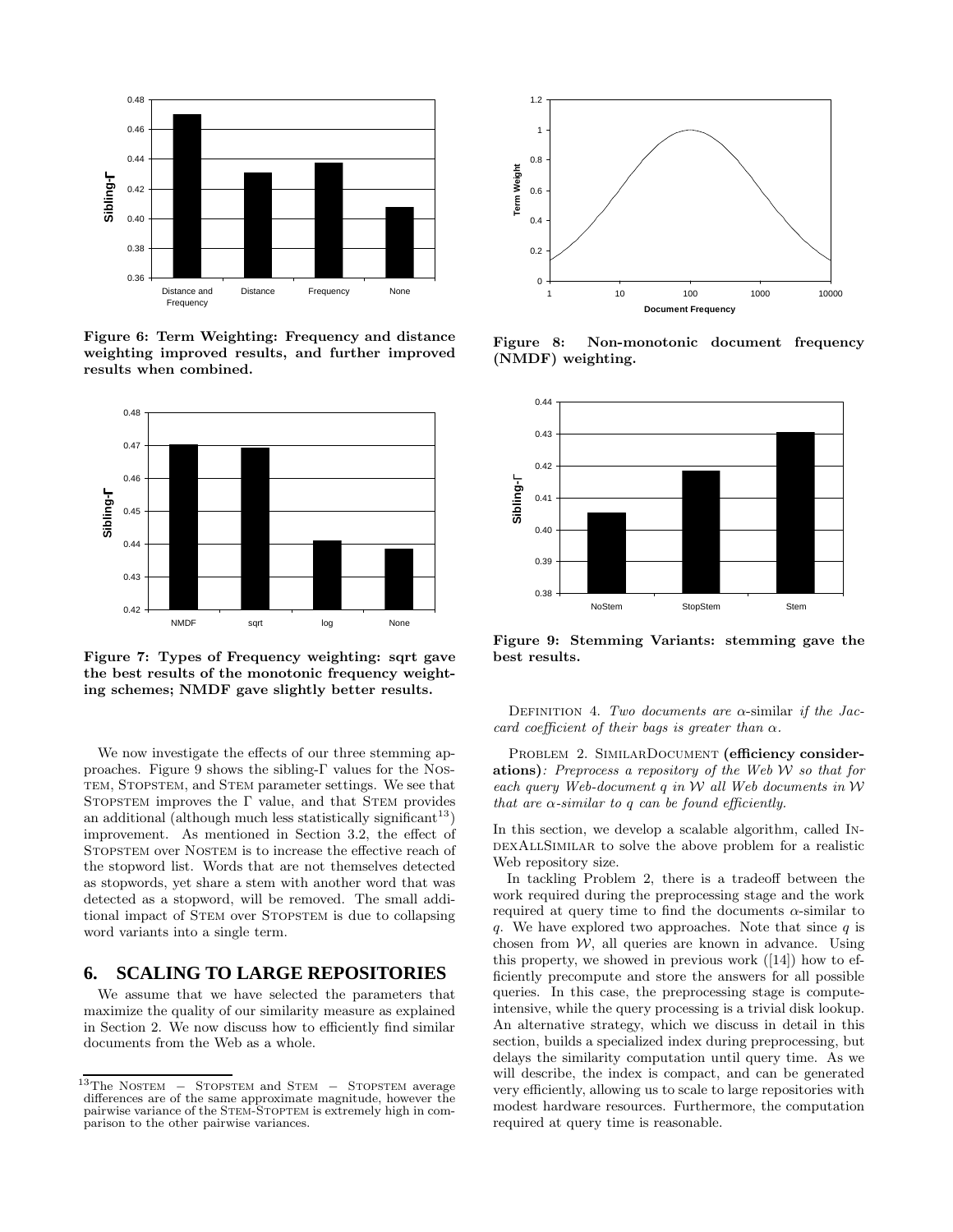

Figure 10: Schematic view of our approach.

A schematic view of the INDEXALLSIMILAR algorithm is shown in Figure 10. In the next two sections, we explain IndexAllSimilar as a two stage algorithm. In the first stage we generate bags for each Web document in the repository. In the second stage, we generate a vector of signatures, known as Min-hash signatures, for each bag, and index them to allow efficient retrieval both of document ids given signatures, and the signatures given document ids.

#### **6.1 Bag Generation**

As we explained in the previous sections, the bag of each document contains words  $(i)$  from the content text of the document and  $(ii)$  from anchor-windows of other documents that point to it. Our bag generation algorithm scans through the Web repository and produces bag fragments for each document. For each document there is at most one content bag fragment and possibly many anchor bag fragments. After all bag fragments are generated, we sort and collapse them to form bags for the urls, apply our NMDF scaling as discussed in Section 3.3, and finally normalize the frequencies to sum to constant.

### **6.2 Generation of the Document Similarity Index**

For the description of the Document Similarity Index (DSI) generation algorithm, we assume that each document is represented by a bag of words  $B = \{(w_1, f_1), \ldots, (w_k, f_k)\},\$ where  $w$  are the words found in the content and anchor text of the document, and f are the corresponding normalized frequencies (after scaling with the NMDF function).

There exists a family  $H$  of hash functions (see [7]) such that for each pair of documents u, v we have  $Pr[h(u)] =$  $h(v) = sim_J(u, v)$ , where the hash function h is chosen at random from the family  $\mathcal H$  and  $\sin J(u, v)$  is the Jaccard similarity between the two documents' bags. The family  $H$ is defined by imposing a random order on the set of all words and then representing each url  $u$  by the lowest rank (according to that random order) element from  $B_u$ . In practice, it is quite inefficient to generate fully random permutation of all words. Therefore, Broder et al. [7] use a family of random linear functions of the form  $h(x) = ax + b \mod p$ . We use the same approach (see Broder et al. [6] and Indyk [16] for the theoretical background of this technique).

Based on the above property, we can compute for each bag a vector of Min-hash signatures (MH-signatures) such that the same value of the i-th MH-signature of two documents indicates similar documents. In particular, if we generate a vector  $mh_u$  of m MH-signatures for each document u, the

Algorithm: PROCESSQUERY Input: Query document q Output: Similar documents Let  $mh_q = H[q]$  /\* Fetch the MH-vector for q  $*/$ For each j from 1 to  $m$  /\* Iterate over  $mh_q$  \*/ <sup>\*</sup> For documents with the same j'th MH-signature as  $q * /$ For each  $doc_u \in I[j][mh_q[j]]$  $sim[doc_u] + +$ Sort the set of docids  $\{doc_i\}$  by their sim scores  $sim[doc_i]$ Output  $\left\{ [doc_i, sim[doc_i]] | \frac{sim[doc_i]}{m} > \alpha \right\}$ 

#### Figure 11: Query Processing

expected fraction of the positions in which the two documents share the same MH-signatures is equal to the Jaccard similarity of the document bags.

We generate two data structures on disk. The first,  $H$ , consecutively stores  $mh_u$  for each document u (i.e., the m 4-byte MH-signatures for each document). Since our document ids are consecutively assigned, fetching these signatures for any document, given the document id, requires exactly 1 disk seek to the appropriate offset in  $H$ , followed by a sequential read of  $m$  4-byte signatures. The second structure, I, is generated by inverting the first. For each position  $j$  in an MH-vector, and each MH-signature h that appears in position j in some MH-vector,  $I[j][h]$  is a list containing id's for every document u such that the  $mh_u[i] = h$ . The algorithm for retrieving the ranked list of documents  $\alpha$ -similar to the query document q, using the indexes H and I, is given in Figure 11.

When constructing the indexes  $H$  and  $I$ , the choice of  $m$ needed to ensure w.h.p. that documents that are  $\alpha$ -similar to the query document are retrieved by ProcessQuery depends solely on  $\alpha$ ; in particular, it is shown in [7] that the choice of m is independent of the number of documents, as well as the size of the lexicon. Since we found in previous experiments that documents within an Open Directory category have similarity of at least 0.15, we chose  $\alpha = 0.15$ . We can safely choose  $m = 80$  for this value of  $\alpha$  [10].<sup>14</sup>

### **7. EXPERIMENTAL RESULTS**

We employed the strategies that produced the best  $\Gamma$  values (see Section 5) in conjunction with the scalable algorithm we described above (see Section 6) to run an experiment on a sizable web repository. In particular we used size-32 anchor-windows with distance and frequency term weighting, stemming, and with content terms included. We provide a description of our dataset and the behavior of our algorithms, as well as a few examples from the results we obtained.

#### **7.1 Efficiency Results**

The latest Stanford WebBase repository contains roughly 120 million pages, from a crawl performed in January 2001. For our large scale experiment, we used a 45 million page subset, which generated bags for 75 million urls. After merging all bag fragments, we generated 80 MH-signatures

<sup>&</sup>lt;sup>14</sup>We chose  $\alpha$  and  $m$  heuristically; the properties of the Web as a whole differ from those of Open Directory. Given additional resources, decreasing  $\alpha$  and increasing m would be appropriate.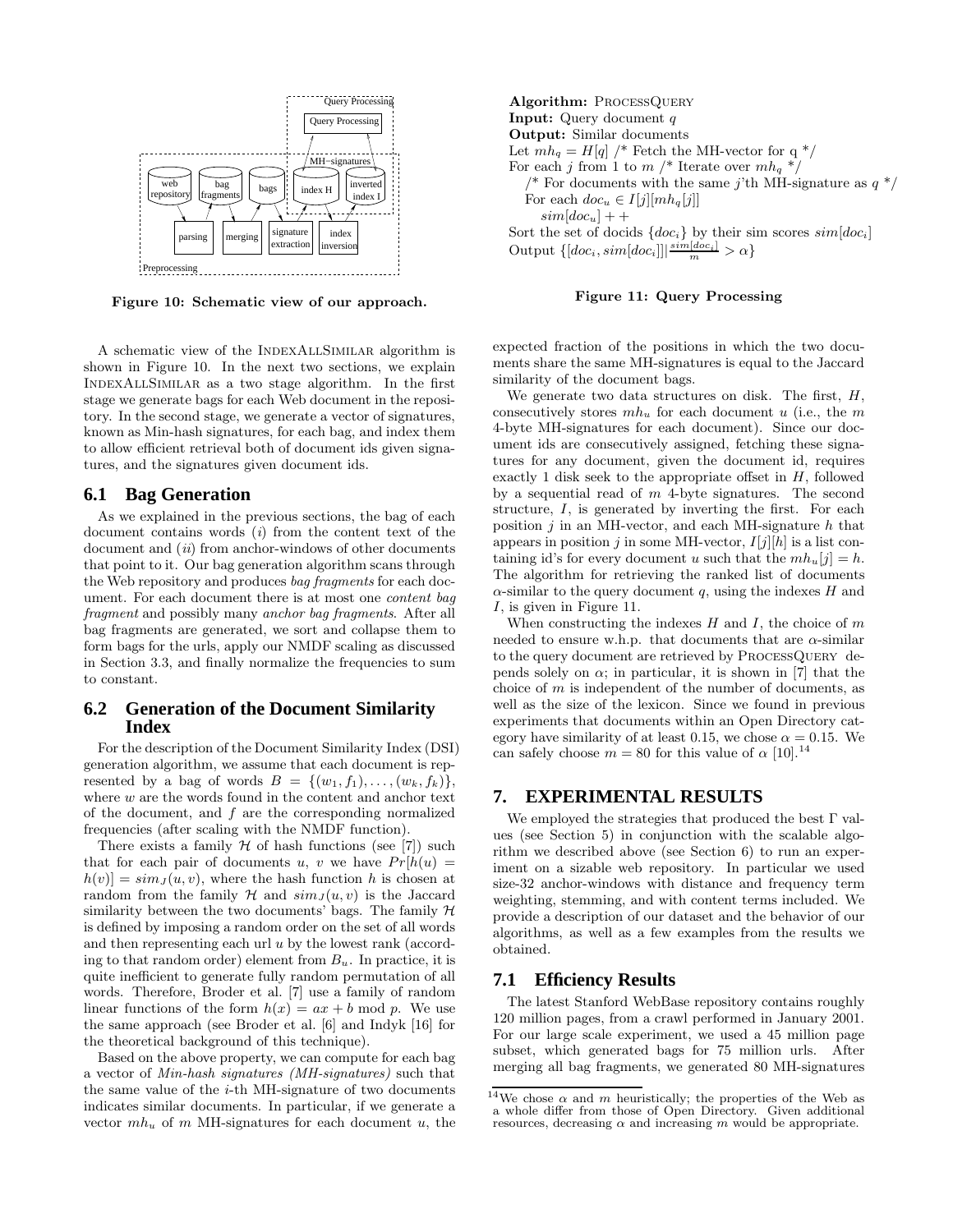| Algorithm step                  | Time          |
|---------------------------------|---------------|
| Generation of bag fragments     | 24 hours      |
| Merging of anchor-bag fragments | 8 hours       |
| MH-signature generation         | 22 hours      |
| Query Processing                | $<$ 3 seconds |
|                                 |               |
| Type of data                    |               |

| Web repository (45M pages, compressed)  | $100$ GB |
|-----------------------------------------|----------|
| Merged bags                             | $42$ GB  |
| MH-signatures $(H)$                     | 24 GB    |
| Inverted MH-signatures (filtered) $(I)$ | 5 GB     |

Figure 12: Timing results and space usage.

 $(m = 80)$  each 4 bytes long for each of the 75 million document bags.

Three machines, each AMD-K6 550MHz, were used to process the web repository in parallel to produce the bag fragments. The subsequent steps (merging of fragments, MH-signature generation, and query processing) took place on a dual Pentium-III 933 MHz with 2 GB of main memory. The timing results of the various stages and index sizes are given in figure 12. The query processing step is dominated by the cost of accessing  $I$ , the smaller of the on-disk indexes. To improve performance, we filtered  $I$  to remove urls of low indegree (3 or fewer inlinks). Note that these urls remain in  $H$ , so that all urls can appear as queries; some simply will not appear in *results*. Of course at a slight increase in query time (or given more resources), I need not be filtered in this way. Also note that if  $I$  is maintained wholly in main-memory (by partitioning it across several machines, for instance), the query processing time drops to a fraction of a second.

### **7.2 Quality of Retrieved Documents**

Accurate comparisons with existing search engines are difficult, since one needs to make sure both systems use the same web document collection. We have found however, that the "Related Pages" functionality of commercial search engines often return navigationally, as opposed to topically, similar results. For instance, www.msn.com is by some criteria similar to moneycentral.msn.com. They are both part of Microsoft MSN; however the former would not be a very useful result for someone looking for other financial sites. We claim that the use of our evaluation methodology has led us to the use of strategies that reflect the notion of "similarity" embodied in the popular ODP directory. For illustration, we have provided some sample queries in figure 13. In figure 14 we have given the top 10 words (by weight) in the bags for these query urls.<sup>15</sup>

### **8. RELATED WORK**

Most relevant to our work are algorithms for the "Related Pages" functionality provided by several major search engines. Unfortunately, the details of these algorithms are not publicly available. Dean et al. [12] propose algorithms, which we discussed in Sections 1 and 5.1, for finding related pages based on the connectivity of the Web only and not on the text of pages. The idea of using hyperlink text for document representation has been exploited in the past to attack a variety of IR problems [1, 3, 8, 9, 11, 18]. The novelty of our paper, however, consists in the fact that we do not make any a priori assumption about what are the best features for document representation. Rather, we develop an evaluation methodology that allows us to select the best features from among a set of different candidates. Approaches algorithmically related to the ones presented in Section 6 have been used in [7, 4], although for the different problem of identifying mirror pages.

### **9. ACKNOWLEDGMENTS**

We would like to thank Professor Chris Manning, Professor Jeff Ullman, and Mayur Datar for their insights and invaluable feedback.

### **10. REFERENCES**

- [1] E. Amitay. Using Common Hypertext Links to Identify the Best Phrasal Description of Target Web Documents. Proceedings of SIGIR'98 Post-Conference Workshop on Hypertext Information Retrieval for the Web, 1998.
- [2] G. Attardi, A. Gull, and F. Sebastiani. Theseus: Categorization by context. Proceedings of WWW8, 1999.
- [3] S. Brin and L. Page. The Anatomy of a Large-Scale Hypertextual Web Search Engine. Proceedings of WWW7, 1998.
- [4] A. Broder. Filtering Near-duplicate Documents. Proceedings of FUN, 1998.
- [5] A. Broder. On the Resemblance and Containment of Documents. In Compression and Complexity of Sequences, 1998.
- [6] A. Broder, M. Charikar, A. Frieze, and M. Mitzenmacher. Min-wise Independent Permutations. Proceedings of STOC, 1998.
- [7] A. Broder, S. Glassman, M. Manasse, and G. Zweig. Syntactic Clustering of the Web. Proceedings of WWW6, 1997.
- [8] S. Chakrabarti, B. Dom, and P. Indyk. Enhanced Hypertext Categorization Using Hyperlinks. Proceedings of SIGMOD, 1998.
- [9] S. Chakrabarti, B. Dom, P. Raghavan, S. Rajagopalan, D. Gibson, and J. Kleinberg. Automatic Resource Compilation by Analyzing Hyperlink Structure and Associated Text. Proceedings of WWW7, 1998.
- [10] E. Cohen, M. Datar, S. Fujiwara, A. Gionis, P. Indyk, R. Motwani, J. Ullman, and C. Yang. Finding Interesting Associations without Support Pruning. Proceedings of ICDE, 2000.
- [11] B. Davison. Topical Locality in the Web. Proceedings of SIGIR, 2000.
- [12] J. Dean and M. Henzinger. Finding Related Pages in the World Wide Web. Proceedings of WWW8, 1999.
- [13] L. A. Goodman and W. H. Kruskal. Measures of association for cross classifications. J. of Amer. Stat. Assoc., 49:732–764, 1954.
- [14] T.H. Haveliwala, A. Gionis, and P. Indyk. Scalable Techniques for Clustering the Web. Informal Proceedings of the International Workshop on the Web and Databases, WebDB, 2000.
- [15] J. Hirai, S. Raghavan, H. Garcia-Molina, and A. Paepcke. WebBase: A Repository of Web Pages. Proceedings of WWW9, 2000.
- [16] P. Indyk. A Small Minwise Independent Family of Hash Functions. Proceedings of SODA, 1999.
- [17] A.K. Jain, M. Narasimha Murty, and P.J. Flynn. Data clustering: A review. ACM Computing Surveys, 31(3), 1999.
- [18] J. Kleinberg. Authoritative sources in a hyperlinked environment. Proceedings of SODA, 1998.

 $^{15}\mathrm{For}$  display, the terms were unstemmed with the most commonly occurring variant.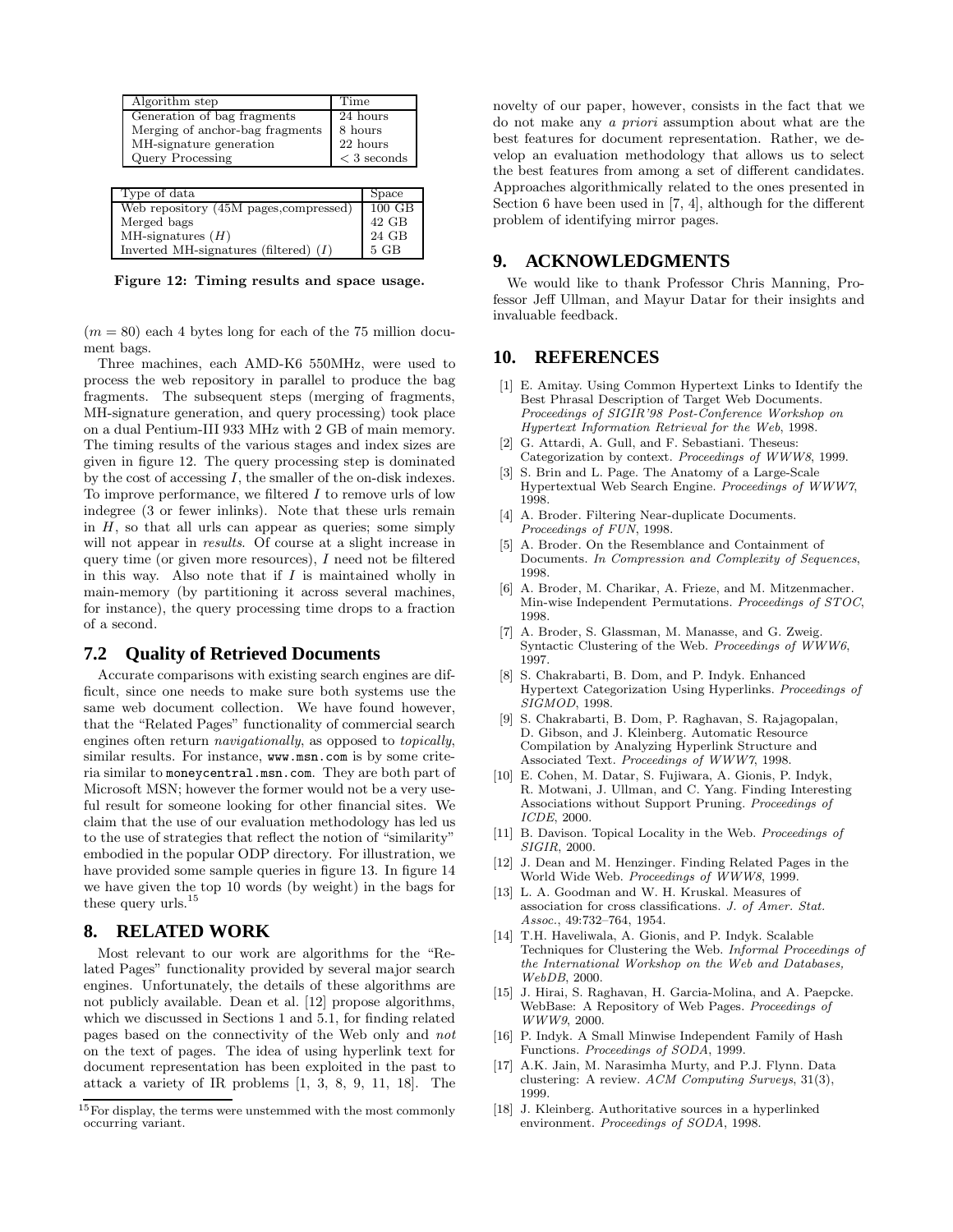| <b>MSN Money</b>                              | Weather.com                                |
|-----------------------------------------------|--------------------------------------------|
| moneycentral.msn.com                          | www.weather.com                            |
|                                               |                                            |
| <b>MSN</b> Money<br>www.moneycentral.com      | CNN.com - Weather<br>www.cnn.com/WEATHER   |
| Money Magazine                                | Welcome to the Weather Underground         |
| www.pathfinder.com/money                      | www.princeton.edu/Webweather/ww.html       |
| Welcome to Moneyextra                         | Rain or Shine                              |
| www.moneyworld.co.uk                          | www.rainorshine.com                        |
| Money                                         | UM Weather                                 |
| www.money.com                                 | cirrus.sprl.umich.edu/wxnet                |
| ETrade                                        | Weather for Active Lives                   |
| www.etrade.com                                | www.intellicast.com/weather/               |
| Money Club                                    | WeatherPost                                |
| www.moneyclub.com                             | www.weatherpost.com                        |
| Morningstar -  successful investing           | Full-service weather company               |
| www.morningstar.net                           | www.wni.com                                |
| The Money Page -  Guide to Investment         | Welcome to The Weather Underground         |
| www.moneypage.com                             | www.wunderground.com                       |
| Reuters MoneyNet                              | Yahoo! Weather - Indianapolis Forecast     |
| www.moneynet.com                              | weather.yahoo.com/forecast/                |
| MutualFunds                                   | USAToday.com                               |
| www.mfmag.com                                 | www.usatoday.com/weather                   |
|                                               |                                            |
| <b>CNN</b> Money                              | MP3.com: free mp3 downloads                |
| www.cnnfn.com                                 | www.mp3.com                                |
| Financial markets, commodities, news          | International Music Network - About Us     |
| www.bloomberg.com                             | imnworld.com/about.html                    |
| Investors Business Daily                      | EMusic — World's Most Popular MP3 Service! |
| www.investors.com                             | www.emusic.com                             |
| Welcome to the new Barron's online            | CMJ: New Music First                       |
| www.barrons.com                               | www.mp3now.com                             |
| <b>Financial Times</b>                        | EMusic — World's Most Popular MP3 Service! |
| www.usa.ft.com                                | www.goodnoise.com                          |
| CNN Money                                     | $Lycos$ Music $-$ Downloads                |
| cnnfn.cnn.com                                 | mp3.lycos.com                              |
| CNBC on MSN Money Wizard                      | Audiogalaxy                                |
| www.cnbc.com                                  | www.audiogalaxy.com                        |
| Financial Information Link Library            | Listen                                     |
| www.mbnet.mb.ca/~russell                      | www.listen.com                             |
| Wallstreet Journal Home Page                  | LAUNCH.com - Discover New Music            |
| update.wsj.com                                | www.launch.com                             |
| Money Magazine                                | Nullsoft Winamp                            |
| www.pathfinder.com/money                      | www.winamp.com                             |
| Quote.com                                     | Welcome to Gracenote                       |
| www.quote.com                                 | www.cddb.com                               |
| The Source for Java(TM) Technology            | $CD$ Now                                   |
| java.sun.com                                  | www.cdnow.com                              |
| The Source for Java(TM) Technology            | CD Universe - Your Online Music Store      |
| www.javasoft.com                              | www.cduniverse.com                         |
| developerWorks: Java technology               | The Orchard -  music, artists, bands       |
| www.ibm.com/java                              | www.theorchard.com                         |
| The IT Industry Portal                        | Columbia House - Home Page                 |
| www.gamelan.com                               | www.columbiahouse.com                      |
| DevEdge Online - JavaScript Developer Central | Every CD                                   |
| developer.netscape.com/tech/javascript/       | www.everycd.com                            |
| Microsoft Visual J++ Home Page                | CDconnection.com                           |
| www.microsoft.com/visualj                     | www.cdconnection.com                       |
| JavaScript World - Welcome!                   | Music Boulevard                            |
| www.jsworld.com                               | www.musicblvd.com                          |
| Java Boutique                                 | Music: CDs, records and tapes, oh my!      |
| www.j-g.com/java                              | www.gemm.com                               |
| JavaWorld.com                                 | CD World                                   |
| www.javaworld.com                             | cdworld.com                                |
|                                               |                                            |
| Sun Microsystems                              | Broadcast Music, Inc.                      |
| www.sun.ru                                    | www.bmi.com                                |
| JavaLobby Homepage                            | MP3.com: free mp3 downloads                |

| Figure 13: Sample queries and results |  |  |  |  |
|---------------------------------------|--|--|--|--|
|---------------------------------------|--|--|--|--|

| URL                  | Top Terms in Bag (Decreasing Order by Weight)                                                |
|----------------------|----------------------------------------------------------------------------------------------|
| moneycentral.msn.com | money, finance, msn, website, moneycentral, stock, employment, microsoft, business, investor |
| www.weather.com      | weather, channel, forecasts, fbc, enter, travel, seek, best, national, usa                   |
| www.cnnfn.com        | finance, business, cnn, cnnfn, stock, market, street, money, wall, journal                   |
| www.mp3.com          | music, audio, player, artist, napster, radio, band, million, century, song                   |
| java.sun.com         | java, jdk, technology, microsystems, api, applet, spacer, platform, language, website        |
| www.cdnow.com        | music, cdnow, amazon, records, books, sports, best, entertainment, favorite, audio           |

Figure 14: Top 10 words from sample bags